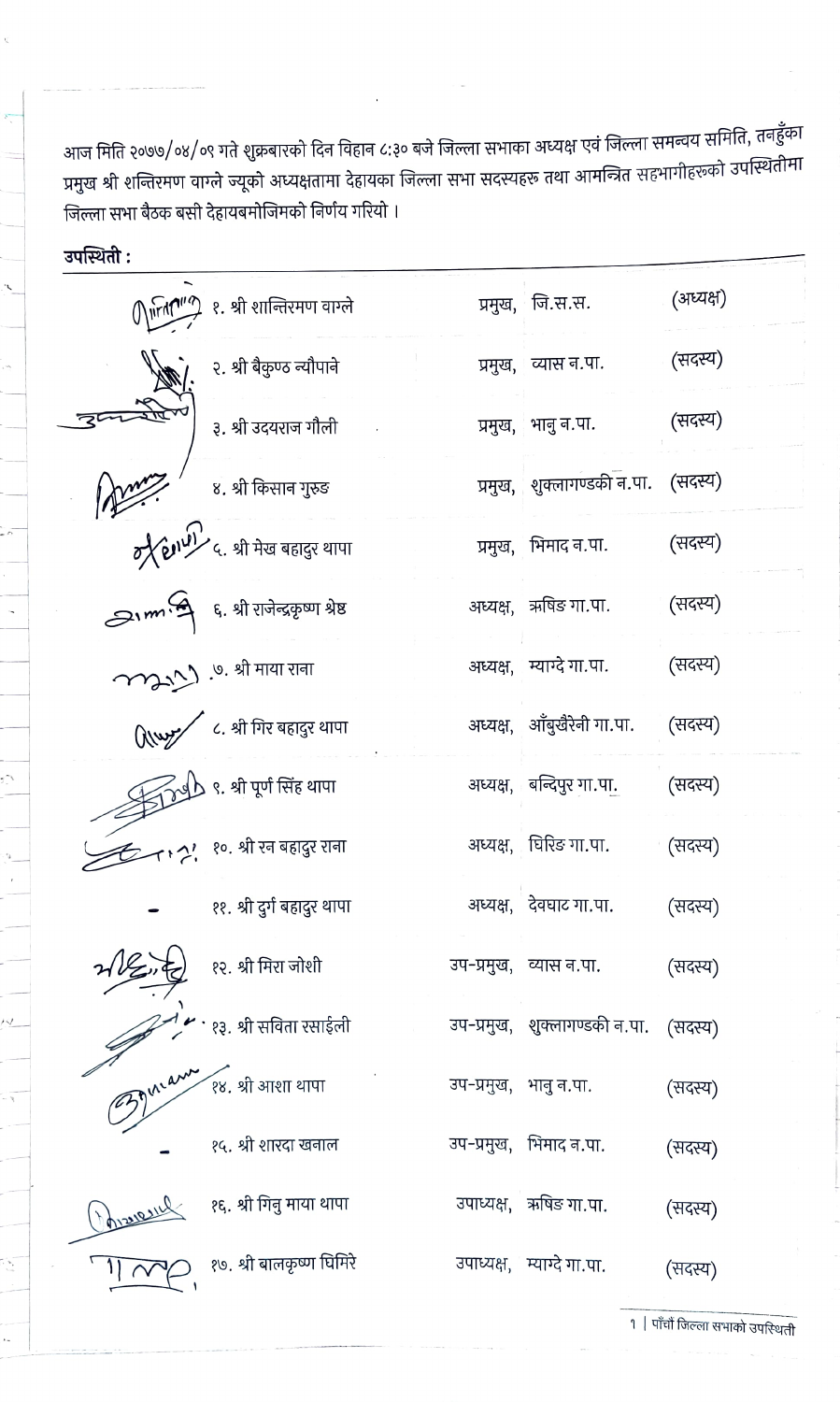| १८. श्री पुष्पा देवी श्रेष्ठ              | उपाध्यक्ष, | अंबुखेरेनी गा.पा.       | (सदस्य) |
|-------------------------------------------|------------|-------------------------|---------|
| न्लू. श्री करुणा गुरुङ                    | उपाध्यक्ष, | बन्दिपुर गा.पा.         | (सदस्य) |
| lge.<br>२०. श्री सरस्वती घिमिरे (सिग्देल) | उपाध्यक्ष, | शिंख गा.पा.             | (सदस्य) |
| २१. श्री विमला थापा                       | उपाध्यक्ष, | देवघाट गा.पा            | (सदस)   |
| २२. श्री प्रेम राज गिरी                   | जि.स.अ.,   | जि.स.स.का               | -सचिव)  |
| उपस्थित सदस्यहरू :                        |            |                         |         |
| 後えりこ<br>१. श्री पवित्रा देवी पौडेल        | उप-प्रमुख, | नि.स.स., तवहुँ          |         |
| <b>RANDARY</b><br>२. श्री निल बहादुर थापा | सदस्य,     | नि.स.स., तवहुँ          |         |
| ३. श्री केश बहादुर सुनार                  | सदस्य,     | जि.स.स., तवहुं          |         |
| ़्र ४. श्री अर्जुन बहादुर अधिकारी         | सदस्य,     | जि.स.स., तवहुं          |         |
| €<br>५. श्री गल बहादुर गुरुङ              |            | सदस्य, , जि.स.स., तनहुँ |         |
| <b>र्द्राज्या</b><br>६. श्री धनीमाया थापा | सदस्य,     | जि.स.स., तनहुं          |         |
| Norder<br>७. श्री दिव्यश्वरी वि.क         | सदस्य,     | जि.स.स., तनहुं          |         |
| ८. श्री सरस्वती गौतम                      | सदस्य,     | नि.स.स., तनहुं          |         |

 $\sim$ 

 $\bar{1}$ 

 $\Delta$ 

२ | पाँचौं जिल्ला सभाको उपस्थित<del>ी</del>